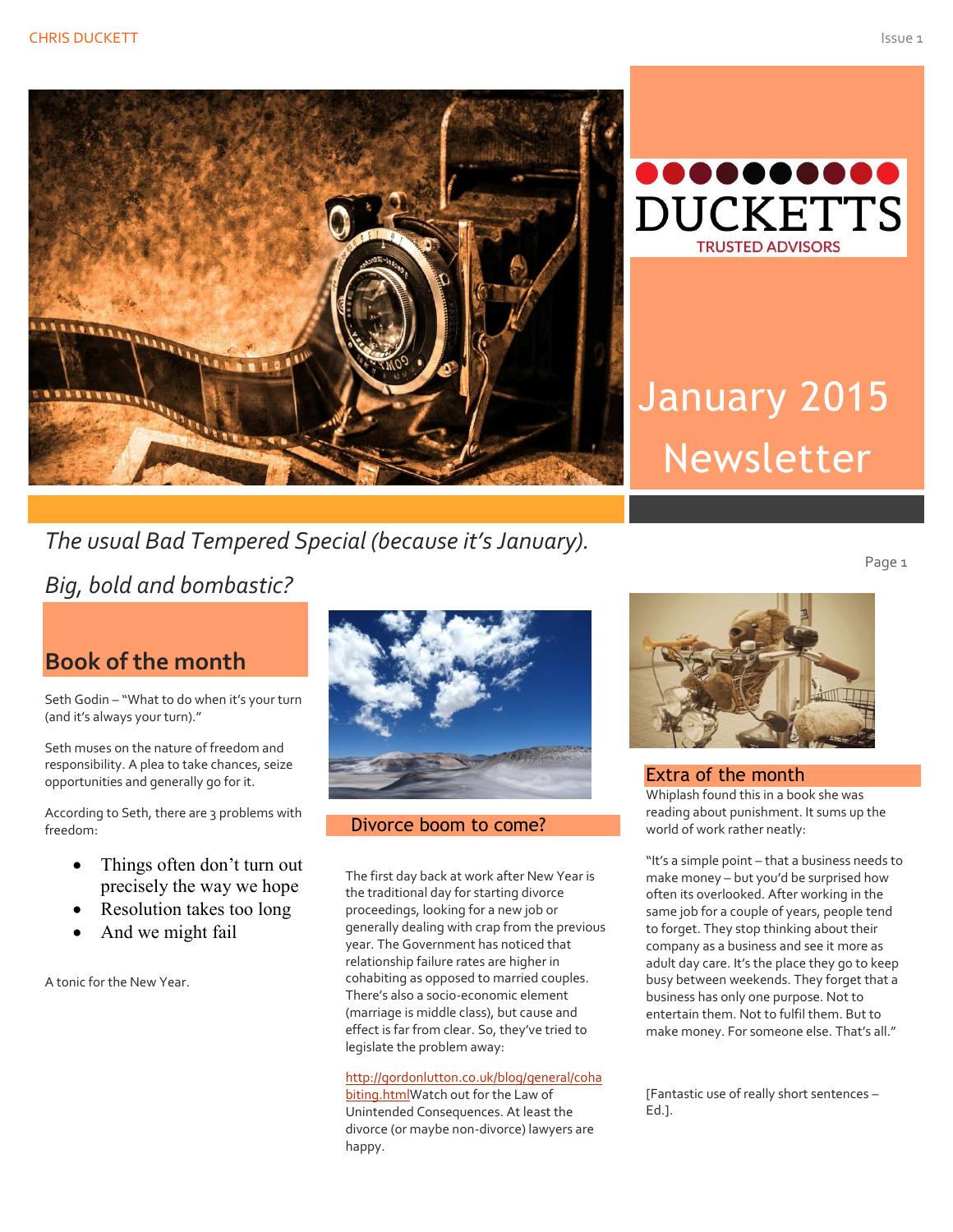2

#### Page 2

#### **Auto -Enrolment: the point**

I know most folk are heartily fed -up with the issue (cost, administration and general grief from employees), but the Sunday Times ran a whole supplement on the subject and, buried within it, was a clear statement of the problem: the country can't afford its pension commitments. So they asked MPs what they thought:

- 15% of MPs don't expect there to be a state pension in 30 years' time. [Presumably, for everybody other than MPs.]
- 61% of MPs say autoenrolment pension contributions must rise. Probably to 15%.

Given the forthcoming election, the next question is who gets to pay the 15%. EE or ER?

#### **Do TRs count?**

The Sage has his say on what constitutes compelling work:

[http://www.thepositiveapproach.globa](http://www.thepositiveapproach.global/c-common-sense-compelling-work/) l/c -common -sense [-compelling](http://www.thepositiveapproach.global/c-common-sense-compelling-work/) -work/

#### **Video marketing**

The team that made my new App have produced a video of a dancing accountant:

[http://www.myfirmsapp.co.uk/dancing](http://www.myfirmsapp.co.uk/dancing-accountant-abba/) [accountant](http://www.myfirmsapp.co.uk/dancing-accountant-abba/) -abba/

I'm not entirely sure why, but it's quite fun.



#### **Government theft**

This is a good rant about overpayment of NI and directional auditing:

[http://www.telegraph.co.uk/finance/pers](http://www.telegraph.co.uk/finance/personalfinance/tax/11300887/Why-you-may-have-been-paying-the-wrong-National-Insurance-for-years.html) [onalfinance/tax/11300887/Why](http://www.telegraph.co.uk/finance/personalfinance/tax/11300887/Why-you-may-have-been-paying-the-wrong-National-Insurance-for-years.html) -you may-have-been-[paying](http://www.telegraph.co.uk/finance/personalfinance/tax/11300887/Why-you-may-have-been-paying-the-wrong-National-Insurance-for-years.html)-the-wrong-National -Insurance -for -[years.html](http://www.telegraph.co.uk/finance/personalfinance/tax/11300887/Why-you-may-have-been-paying-the-wrong-National-Insurance-for-years.html)

Given that NI was invented to fund pensions, it's extremely unlikely that it will be scrapped (or renamed "tax", because it is) once compulsory pension are bedded in. The Coalition talked about reclassifying NI when they first came to power, but before they discovered just how bare the cupboard was. Such an idea is now political suicide.

#### **Feel the romance**

If you found coming back to work after New Year something of a challenge, then you need to reframe the issue – feel the romance of work. Seek out moments of unexpected beauty by:

- Talking to strangers encounters with strangers generate positive emotions
- Being a stranger extend that sense of strangeness by sitting in new places around the office and getting a different view of a very familiar world.
- Holding "thick" days (eating that frog) – work on a single task, with a limited number of colleagues and no distractions. You'll make progress and feel satisfied as a result.
- Cherishing the pressure of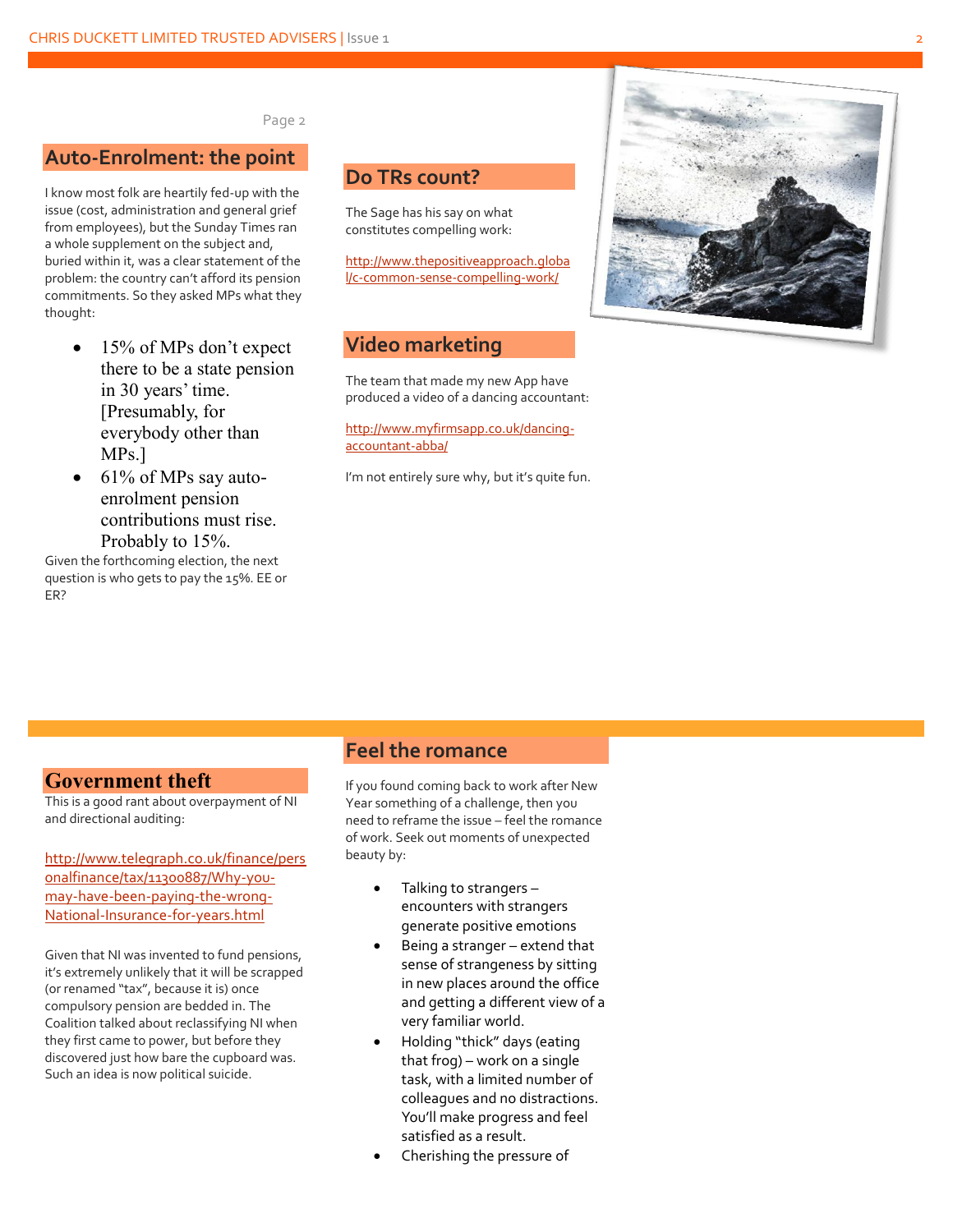# Top Tech of All Time

The IT Faculty ran an article on technology that's changed accounting. I got quite excited until I read the article – telephone at no. 3; calculator at no. 4 etc. Incredibly dull.

My 3 favourites are therefore:

- The extended trial balance: (ETB those A3 shaded sheets. Mine always looked like they'd been attacked by spiders). From the time at which double entry was invented (1400s?) until the 1960s, all accounting took place in ledgers and was hidden. With the arrival of the ETB, you could see where you were on a job and get a real feel for progress. Unfortunately, I could never get them to add (but Sue could). Sadly, superseded by computers.
- Decimalisation: This was somewhat before my time, but you have to be in awe of 3 column ledgers. And how did they cope with the ha'penny?
- Women: they were getting fairly common when I started, even in audit. Now ubiquitous (and all powerful).

Any other suggestions?



#### **Disclaimer**

Please be assured that your emails will be deleted in the order received.

No special clients in this business.

*Does this describe your thoughts/feelings after reading my bit of the Newsletter:*

*"We got wet, tired and scared. We got what we came for."?*

*If not, you must be ready for the serious section. Pay attention to:*